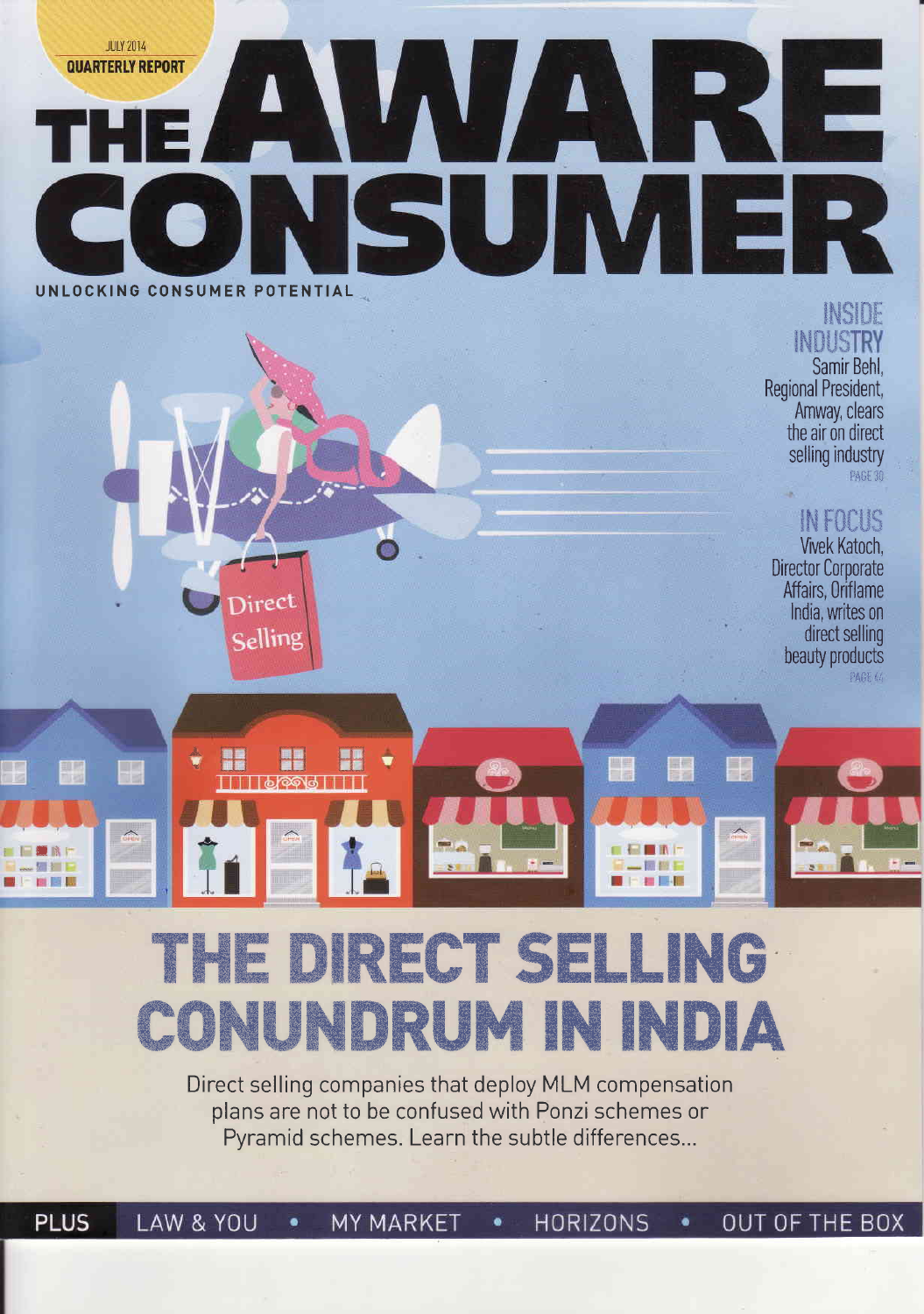# OETHE BOX **B VAIDYANATHAN** Chief Mentor

# **The Varied Billion** & the Politics of Consumerism

Consumer India is vast, voracious, largely unaware and being taken for a ride.



THE INDIAN CONSUMER stands out in more ways than one. Liberalisation and the increasing middle income population have vastly changed the consumer profile. Increasing urbanisation, education levels, tech savvy youth, the culture of twin income with nuclear family, etc., have all changed consumer preferences and needs since the 90s.

The vastness of the Indian consumers as a group has few parallels. With 127 crore of them-one-sixth of the world population-spread over all types of terrain with social diversity and varied needs, obviously, thereby contributing to clearing of market shelves filled with almost anything and everything available at cheap rates with attractive packaging. This is the sad state of affairs prevailing in this country.

While healthy levels of consumption are most welcome, it should not be at the cost of quality. Herein is the issue of consumer awareness. Though an average consumer would want value for his hard earned money, he is being taken for a ride by all and sundry, whether it is manufacturer of goods or provider of services. This is happening in every aspect of life; from groceries to cosmetics; from furniture to furnishings; from medicine to medical education; from general insurance to life insurance; from private agencies to government services-there is hardly any area of commerce which is untouched by the 'least bothered' approach towards the paying consumer.

Consumer awareness is a relative term. Majority have developed or have been moulded into a psyche to accept the status quo unless it is intolerably bad or the financial stakes are reasonably high for that particular consumer to ignore and proceed. The reasons are not too far to seek. This is mainly because there is no incentive/reward for fighting to restore what is legally due to you. Let us examine what has happened to the consumers and the consumer movement.

In a way, the consumer movement got formally inaugurated by the prom-



is the Chief Mentor, Consumer Protection Council Rourkela and can be reached through vaidya@advantage consumer.com.

**B** Vaidvanathan

ulgation of the Consumer Protection Act, in 1986. The three-tier quasi-judicial machinery, viz., district forum, state commission and national commission, as well as the state level and central level consultative bodies envisaged in the Act gave the much needed thrust and strength to the consumers to raise their voice against 'defective' goods and 'deficient' services.

Once consumer awareness levels increased due to the voluntary consumer organisations, which started growing everywhere, reaching out to the weary consumer, the idea of safeguarding the aam admi consumer was probably found to be less rewarding to the political class and the entire idea was practically abandoned. After all, the political masters never wanted a constituent group to become strong enough to grow and raise their dissent. If this hypothesis is not correct then how can anyone justify why such a progressive Act was made a showpiece by amending the Consumer Protection Rules, in 2005, which in any case, can be done with the

app witl Parl tativ Cou Le cons orna men sum 150 r repre from Centr and d to cor count and tr the fo for his of the taining though is com does n headqu forum district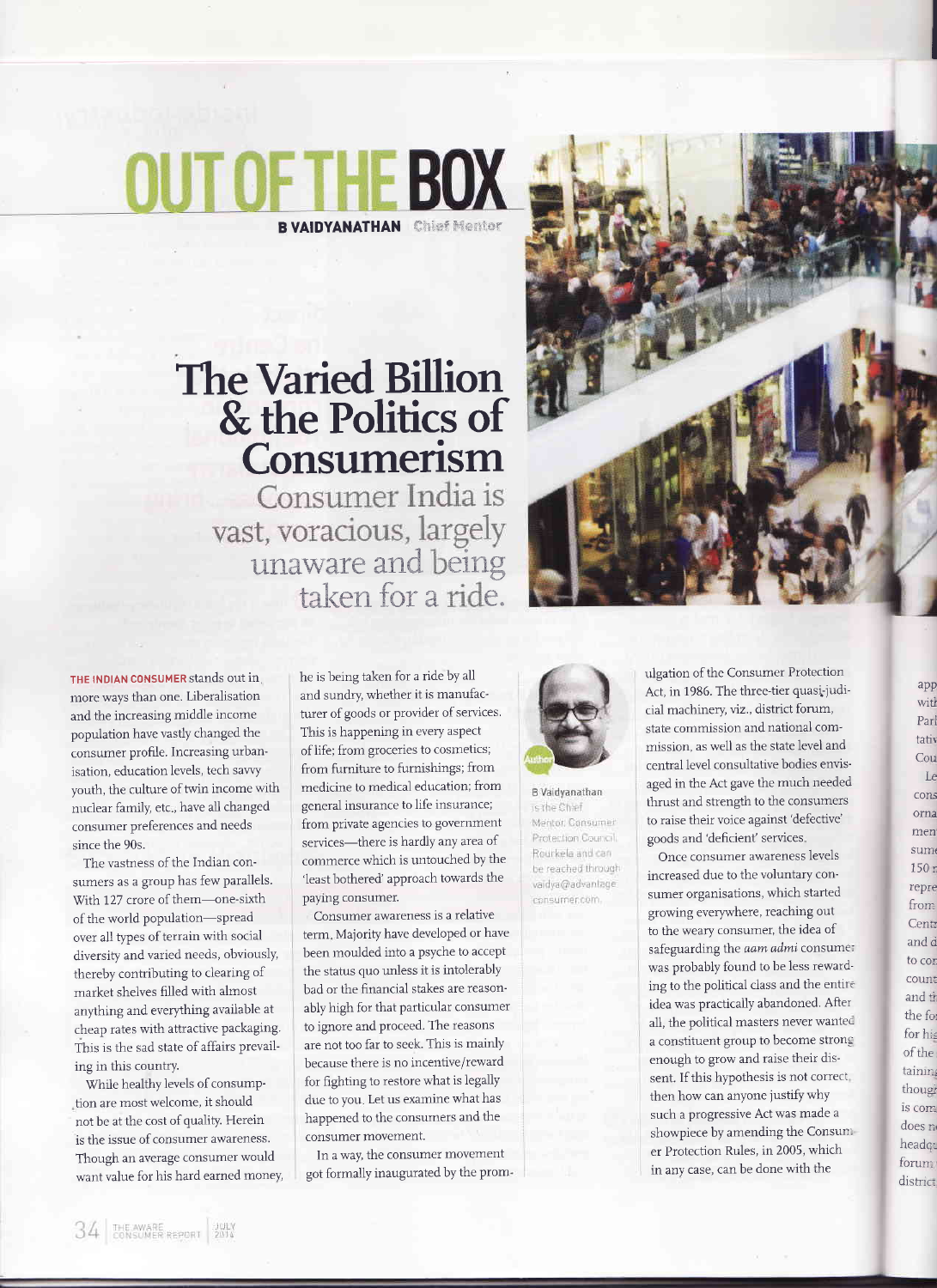out of the box B VAIDYANATHAN //



T

Even a gullible consumer<br>will start raising his voice and seek justice if assured that he will be heard...Thus, a consumer who lacks<br>confidence will become aware and fight for fair play and justice."

**PHOTO: THINKSTOCKPHOTOS.IN** 

approval of the concemed minister, without having to be approved by the Parliament, so as to make the consultative Central Consumer protection Council a mere showpiece.

Let us see how such a broad\_based consultative body was made into an ornamental piece. Before the amend\_ ment to the Rules, the Central Consumer Protection Council had over 150 members, comprising about 30 representatives of consumer groups from almost all the states. Thus the Central Council was able to know and discuss the problems relating to consumer issues from across the country. Since the state ministers and the secretaries were also present, the forum gave a good opportunity for highlighting and resolving issues of the states as well as those pertaining to the Centre. For example, though Rourkela, in westem Orissa is commercially very important, it does not enjoy the status of a district headquarters. So, when the district forum was constituted for Sundergarh district, it was located at the district

f

court complex, Sundergarh, a place 100 km away from Rourkela. More than 95 per cent of the consumer dispute cases in the Sundegarh District Forum originated from Rourkela. This anomaly and huge national loss was highlighted in one of the central council meetings, by me. Bhagabat Behera, the state minister as well as the secretary, appreciated the rationale in the argument and subsequently, with the approval of the then Chief Minister Biju Patnaik, started a sec\_ ond forum for Sundergarh district, at Rourkela, in 1994.

But now, with the amended provisions of the Consumer Protection Rules, the Central Consumer protec\_ : tion Council can have only a maximum of 35 members, with a maximum of five representatives from consumer groups. Thus, each state will get an opportunity once in 21 years or so, by rotation, as the term of : the Council is three years. Is this not the best way to finish the consumer movement and thereby retard consumer awareness?

Consumer awareness cannot exist in vacuum. It has to be inculcated, patronised, assured and rewarded. When all these things are lacking, consumer awareness yields only diminishing retums and rather more headache to those who promote and practice it. Functioning of the quasijudicial machinery established under the Consumer Protection Act, are far from enthusing. Hence, it is not sur\_ prising that consumers by and large avoid approaching them as inordinate delays are common in spite of a fee being charged for filing a case, which was not originally envisaged in the Act.

A consumer issue affecting crores of housewives across the country was taken up by Consumer Protection Council, Rourkela. The case involves under-weighing of LpG refills (cook\_ ing gas). Consumer protection Coun\_ cil, Rourkela accidentally stumbled upon this fact, through random sample surveys conducted in July 2000. lndian Oil Corporation (IOC) as well as the Ministry of Consumer